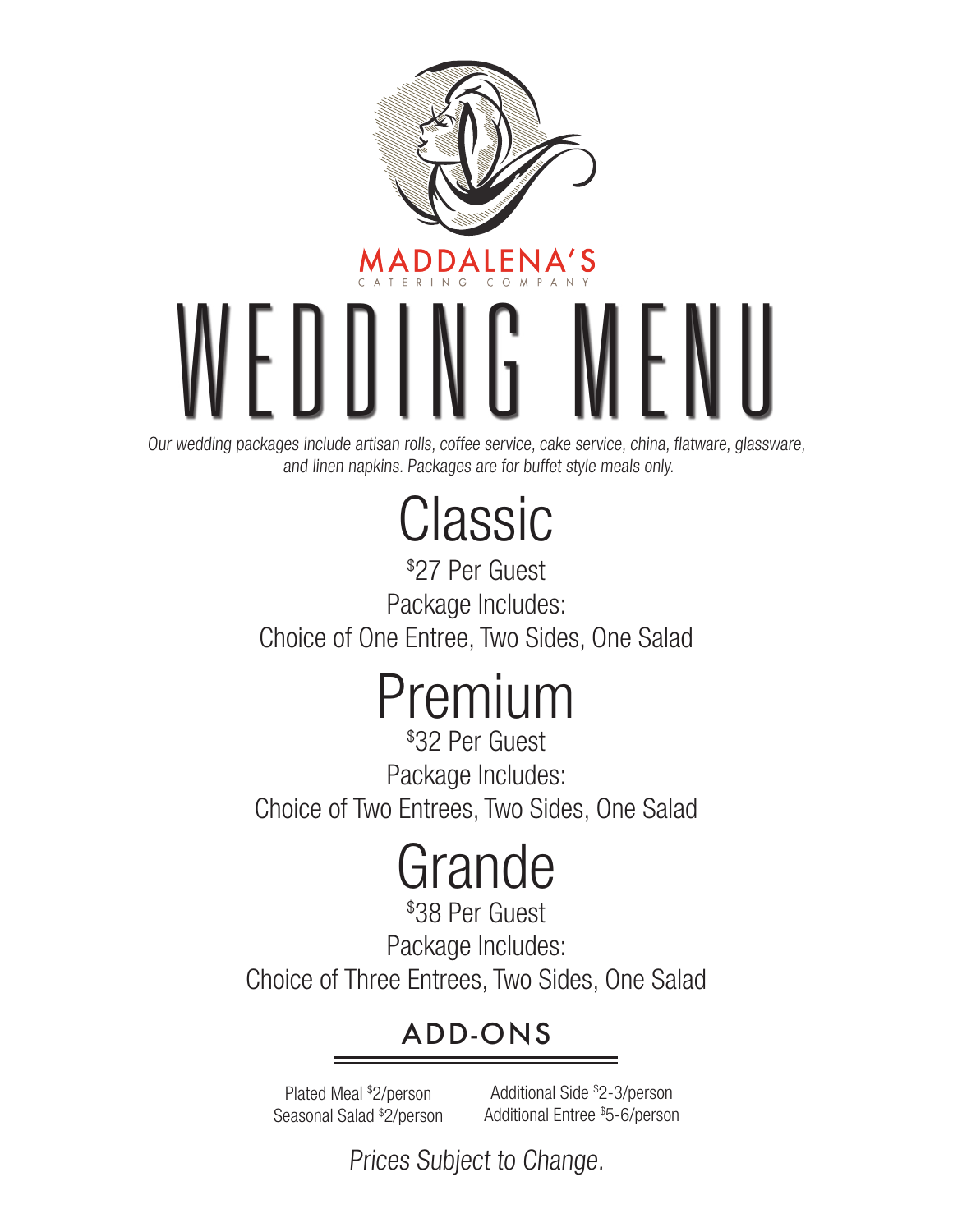# HORS D'OEUVRES

### COLD

STUFFED PICKLED JALAPENOS pickled jalapenos stuffed with smoked cheddar, pimento peppers, boursin, and cream cheese

VEGGIE SPRING ROLLS broccoli, brussels sprouts, carrots, cabbage, and rice paper or wonton shells, served with choice of sweet thai chili, teriyaki, or sweet and sour (can be served hot or cold)

DEVILED EGGS hard boiled eggs with choice of filling: traditional, curried, or avocado)

WATERMELON CAPRESE SKEWERS baby heirloom tomatoes, fresh mozzarella, watermelon, fresh basil, balsamic reduction

**SHRIMP COCKTAIL** poached gulf shrimp, cocktail sauce, charred lemon zest

ELOTE DIP sweet corn, red bell peppers, cilantro, crema, queso fresco, and smoked paprika, served with house tortilla chips

TRI TIP CROSTINI smoked beef tri tip, asiago-horseradish spread, and sweet tomato relish, served on a mozzarella focaccia

AHI TUNA TOSTADA seared blackened ahi tuni, pineapple salsa, and cilantro crema, on fried corn tortillas

### HOT

SWEDISH MEATBALLS wild mushroom cream sauce, ground beef, ground Michigan bacon, and ground Michigan pork

CANDIED BACON cured and cherrywood smoked Michigan bacon, smoked peppercorns, and Michigan maple syrup

JALAPENO CORN FRITTERS freshly made corn dough, seasoned and deep fried

CRAB CAKES lumb crap, roasted red pepper, onions, scallions, lemon, and dill, served with cajun remoulade

**BACON WRAPPED DATES** dates, goat cheese stuffing, and Michigan bacon, served with alepo honey

RANGOON TACOS wonton taco shells, crab rangoon filling, scallions, and red bell pepper, served with sweet and sour sauce

**STUFFED MUSHROOM** with bacon, peppadew, green onions, Boursin cream cheese

**SMOKED PORK BELLY** DeVries Farms crispy pork belly topped with a mango chutney

ARANCINI POPPERS arborio rice, panko breaded and deep fried, served with housemade marinara

**MINI BEEF WELLINGTON** roasted beef tenderloin, wild mushrooms, wrapped in puff pastry dough

#### BACON WRAPPED STUFFED JALAPENO

### BOARDS & PLATTERS

CHARCUTERIE BOARD assorted cured meats and cheeses from Sobie Meats, olives, port wine cheese ball, pickled onions, assorted crackers, and focaccia crostini

GRILLED VEGETABLE PLATTER asparagus, broccolini,

portobella mushrooms, zucchini, summer squash, red onions, cherry tomatoes, carrots

SMOKED SALMON PLATTER smoked, whole head-on king salmon, capers, charred lemons, dill spread, hard boiled eggs, focaccia crostini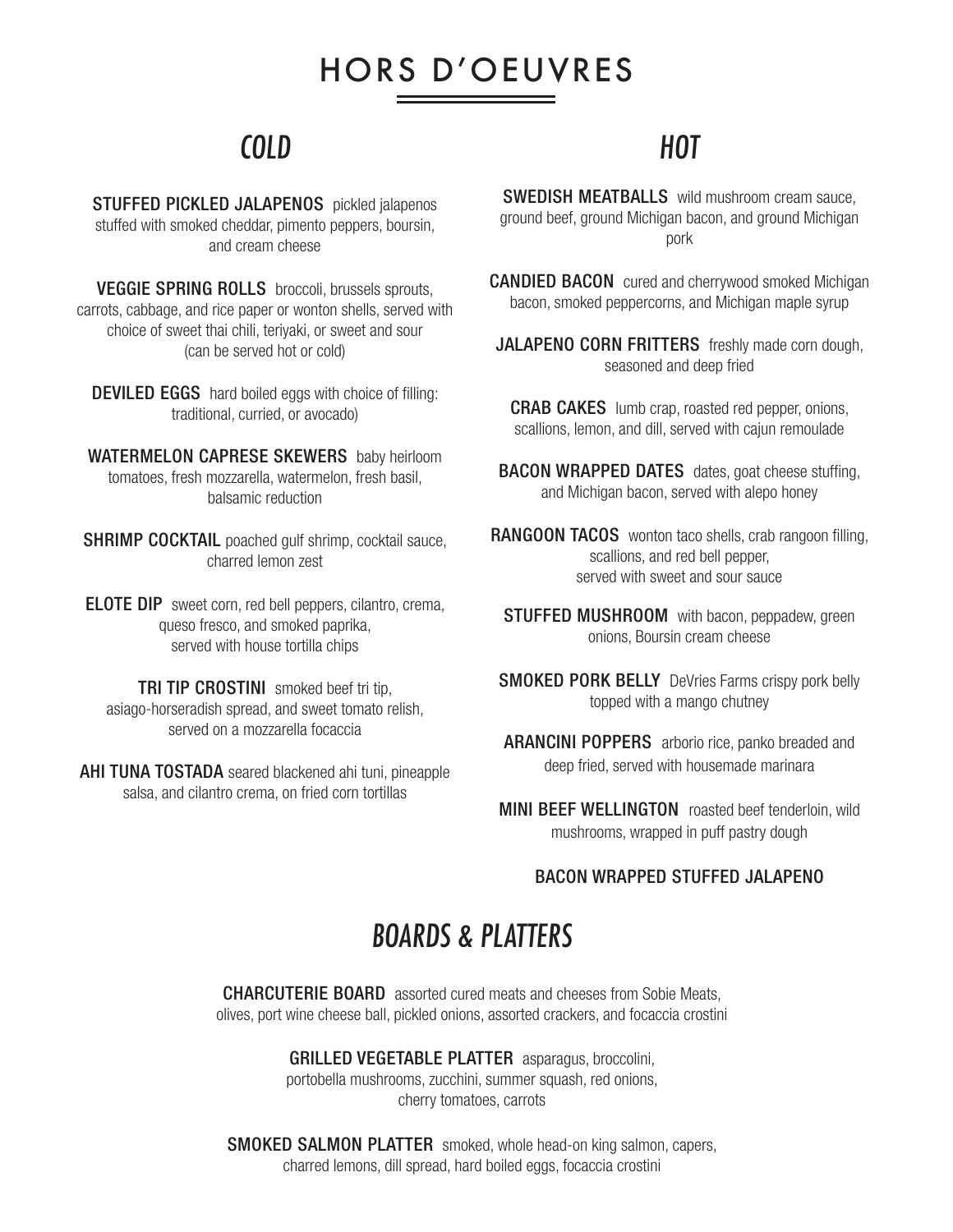# ENTREES  $\overline{\phantom{0}}$

# **CHICKEN**

#### CHICKEN ROULADE

Chicken breast rolled with fresh baby spinach, sweet roasted tomatoes, applewood smoked bacon, smoked gouda and provolone cheese. Served with vodka tomato cream.

#### CHICKEN & WAFFLES

Westside Social's ten-spice seasoned buttermilk fried chicken, brown sugar waffles, Michigan maple ancho syrup, tangy Alabama white sauce.

#### AIRLINE CHICKEN

Otto's Farm roasted airline chicken, lemon sage cream sauce, roasted tomatoes, wild mushrooms, white wine, garlic.

#### HERB CRUSTED LEMON CHICKEN

Fresh herbs, bone in chicken (thighs, breasts and drums), onions, garlic, lemon white wine sauce.

#### CHICKEN CONFIT

Choice of airline sauce or vodka cream sauce.

#### SMOKED CHICKEN

Bone in chicken (thighs, breast, and drumsticks) with sweet apricot sauce.

#### CHICKEN ENCHILADAS

Smoked chicken thighs, house enchilada sauce, smoked cheddar cheese, corn tortillas.

#### CARIBBEAN JERK CHICKEN

Airline or bone in 3 piece chicken slow roasted in a charred pineapple jerk sauce.

#### MARINATED FLANK STEAK

BEEF

\*market price

USDA Choice flank steak, grilled to perfection, sliced and topped with a fresh herb chimichurri and served with micro greens.

#### FILET MIGNON

\*market price USDA Choice filet mignon crusted and grilled to perfection, topped with truffle butter and served with micro greens.

#### SIRLOIN BAVETTE

USDA Choice sirloin bavette, truffle demi-glace, micro greens.

#### SMOKED MEATLOAF

Blend of ground beef, ground Michigan bacon, and ground Michigan pork, served with choice of spicy ketchup or truffle demi glaze.

#### BRAISED SHORT RIBS

Braised beef short ribs, carrots, celery, and beef broth.

#### BEEF BOURGUIGNON

Red wine braised beef, carrots, celery, roasted pearl onions, wild mushrooms, and Michigan bacon.

#### LAMB CHOPS (PLATED ONLY)

Almond herb crusted New Zealand lamb chops with mint chimichurri.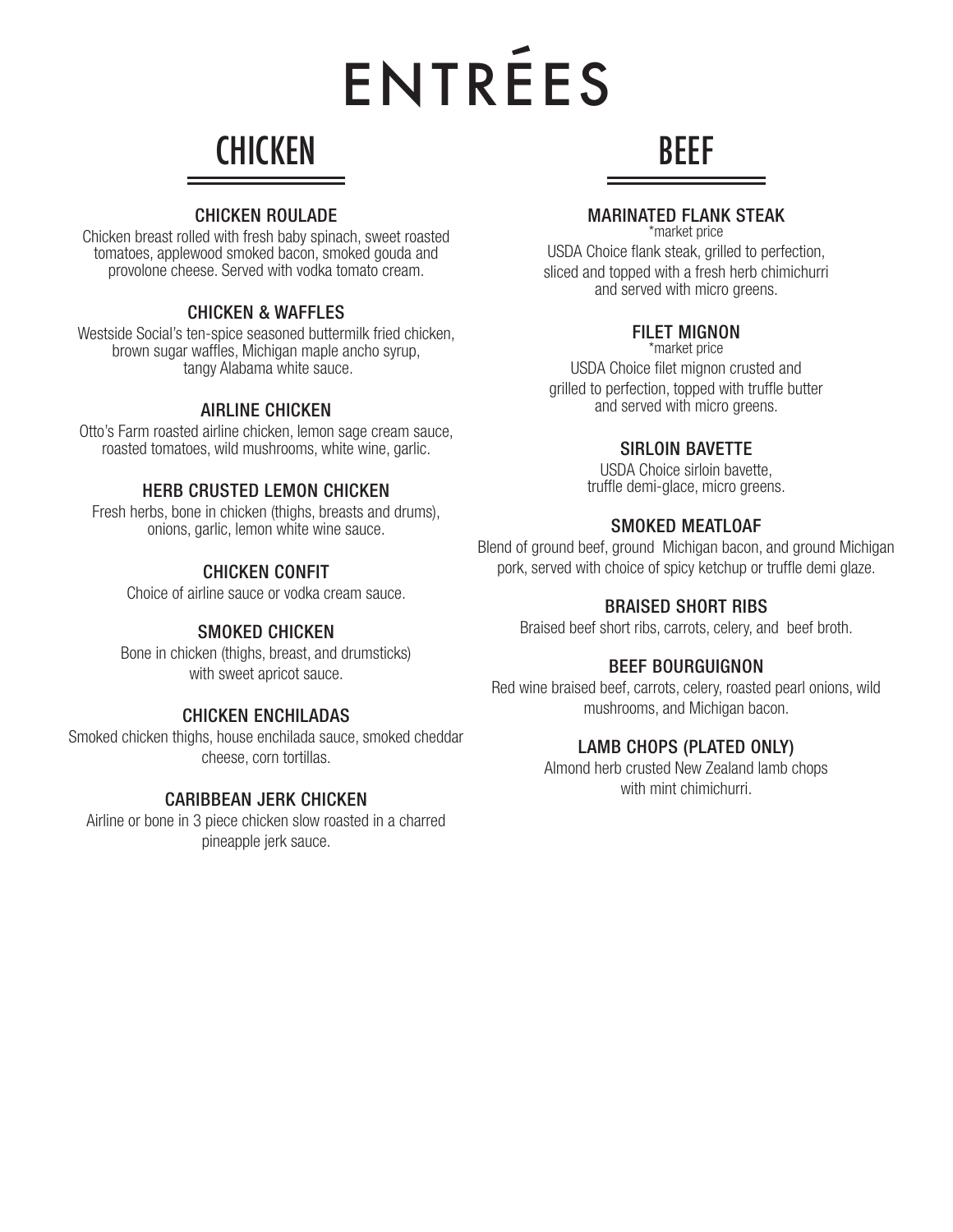

#### CORNBREAD CRAB CAKES

\*market price

Lump crab meat, crumbled cornbread, chives, roasted red peppers, green onions, dijon mustard, served with chipotle mustard cream and micro greens.

#### WILD SALMON

Seared Norwegian salmon, with choice of citrus chili glaze, lemon garlic cream, or aleppo honey.

#### WALLEYE (PLATED PREFERRED)

Seared blackened walleye, creamed corn sauce, blistered cherry tomatoes, roasted poblano peppers.

#### FRESH COD

Fresh almond pesto crusted cod, served with romesco sauce, micro greens.

#### HALIBUT

\*market price Seared Alaskan halibut, citrus vinaigrette, micro greens.

## SIGNATURE PASTA

#### BAKED MAC & CHEESE

Westside Social mac sauce, cavatappi, parmesan cheese, toasted bread crumbs. ADD ONS: Steak, Grilled Chicken, Shrimp, Roasted Vegetables

#### CHICKEN CARBONARA

Grilled chicken, penne, prosciutto, peas, carbonara sauce.

#### SHRIMP SCAMPI

Shrimp, fettuccine, garlic, white wine, butter, shallots, tomatoes, parmesan cheese.

#### LOBSTER TORTELLINI

Four cheese tortellini, lobster, shallots, roasted red peppers, chives, asiago, lemon cream sauce, white wine. Also available with ravioli.

#### BEEF STROGANOFF

Braised beef, rich wild mushroom cream sauce, truffle oil, asiago cheese with choice of rigatoni or gnocchi.

#### SHORT RIB PASTA

Red wine braised beef, pan sauce, celery, carrots, roasted pearl onions, manchego cheese, and rigatoni.

#### PORK SHORT RIBS

\*market price

Braised Snake River Farms bone-in kurobuta short ribs, pork apple cider jus, micro greens.

#### HOUSE SMOKED PORCHETTA

Pork tenderloin and pork belly rolled and layered with roasted fennel, wild mushrooms, fresh spinach, red onion and mozzarella cheese, served with micro greens.

#### SMOKED PORK CHOPS (PLATED ONLY)

Apple cider brined Michigan pork chop with apple cherry chutney

# BUILD YOUR OWN PASTA

PASTA (Choose One):

fettuccine • penne • cavatappi • rigatoni gnocchi • tortellini • ravioli

SAUCE (Choose One):

pomodoro • alfredo • marinara • bolognese tomato cream • pesto cream

#### PROTEINS:

grilled chicken • shrimp • steak salmon • meatballs Italian sausage • bacon • proscuitto

#### VEGETABLES:

mushroom • white onion • sundried tomato roasted tomato • spinach • kale • artichokes red onion • broccoli • grilled zucchini • asparagus red pepper • green pepper

# PORK